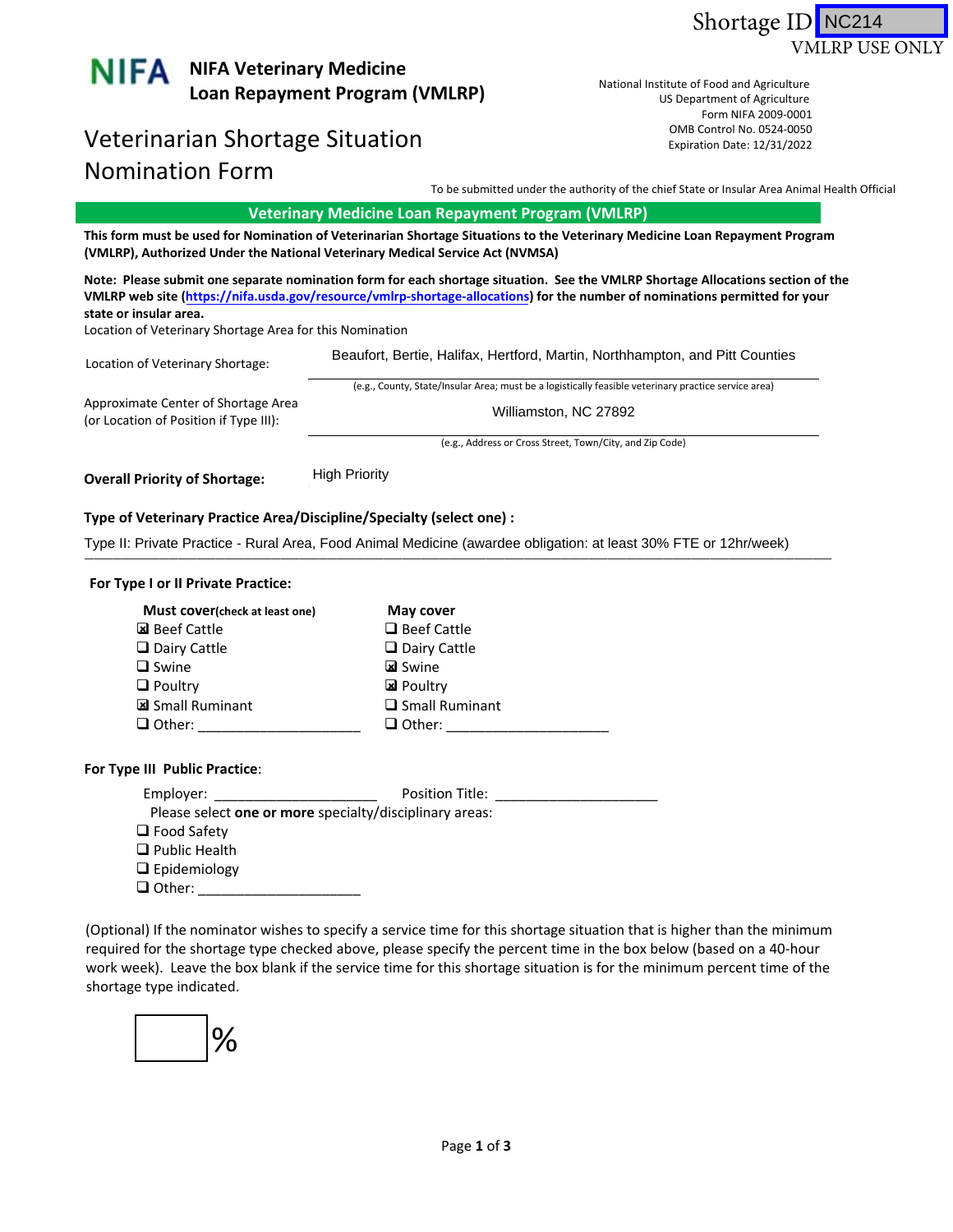Please describe the **importance and objectives** of a veterinarian filling this shortage situation as well as being located in the community, area, state/insular area, or position requested above (limit your response to 1500 characters).

This seven county area of North Carolina is historically under served by large animal/poultry veterinarians. Livestock and poultry density is varied in these counties and includes limited numbers of cattle, some corporate swine operations (served by company veterinarians), backyard swine, sizable corporate poultry operations, and small ruminants. Pitt County is served by one large animal practice providing food animal services and three mixed animal practices. Information provided to the State Veterinarian's office indicates a legitimate need in this area for veterinarians to provide services to equine population, small backyard specialty market swine operations and a growing goat population in the area. Veterinarians serving these counties would provide invaluable support to the non-corporate farm animal community. However, such services would have to be a part of a companion animal practice to create a viable business model, thus the Type II nomination for this area. The 2019 livestock/poultry cash receipts in 2019 were in excess of \$500 million which would indicate there is support for veterinary services in the area.

 Please describe the **activities** of a veterinarian meeting this shortage situation in the community, area, state/insular area, or position requested above (limit your response to 1500 characteers or less).

This nomination will support an individual willing to locate to this rural area and provide mixed animal veterinary services. A new practice might be established in any of the seven counties or a veterinarian might be employed by existing practices withing the seven county area to expand large animal services. The individual could provide comprehensive services for all species with at least 30% dedicated to food animal practice. As in most under served areas, the ability to support a 100% food animal practice would be difficult, thus the Type II nomination. A dedicated large animal practitioner in this area would support the expansion of a vibrant and varied food animal industry in a relatively remote area of North Carolina.

 Please describe any past efforts to recruit and retain a veterinarian in the shortage situation identified above (limit your response to 750 characters or less).

Direct information on specific efforts to recruit to this area is not readily available. The intent of this nomination is focused primarily on providing the opportunity for a young, recently graduated veterinarian to locate to the area and establish himself/herself within a small community as a professional resource and contributor to the agricultural and social infrastructure of the area.

 Please describe the risk of this veterinarian position not being secured or retained. Include the risk(s) to the production of a safe and wholesome food supply and to animal, human, and environmental health not only in the community but in the region, state/insular area, nation, and/or international community (limit your response to 2000 characters or less).

As with many of these under served areas, the lack of food animal veterinarians could have a negative impact on the state's and the nation's animal disease surveillance (hampering appropriate/timely disease response), on the food supply, and/or on public health preparedness. This seven county area is no different than hundreds of similar areas throughout the country. The provision of food animal veterinary services is critical to foreign and endemic animal disease surveillance. It is also well documented that food supply veterinarians serve a key role in public health preparedness/response, as 75% of emerging human diseases are of animal origin and, in these small communities, veterinarians often serve on local public health boards and commissions. The lack of food supply veterinarian availability directly impacts animal welfare, as many producers resort to providing veterinary medical care to their own animals, frequently beyond the scope of their ability, which results in less than desirable outcomes and subsequent environmental impact through improper disposal of deceased livestock. The use of antimicrobials without veterinary oversight increases the rate of residue violations in the food supply. Should this nomination not be accepted, the area will continue to be under served, allowing for the continued erosion of critical food supply veterinary infrastructure in one of the largest food animal producing states in the country.